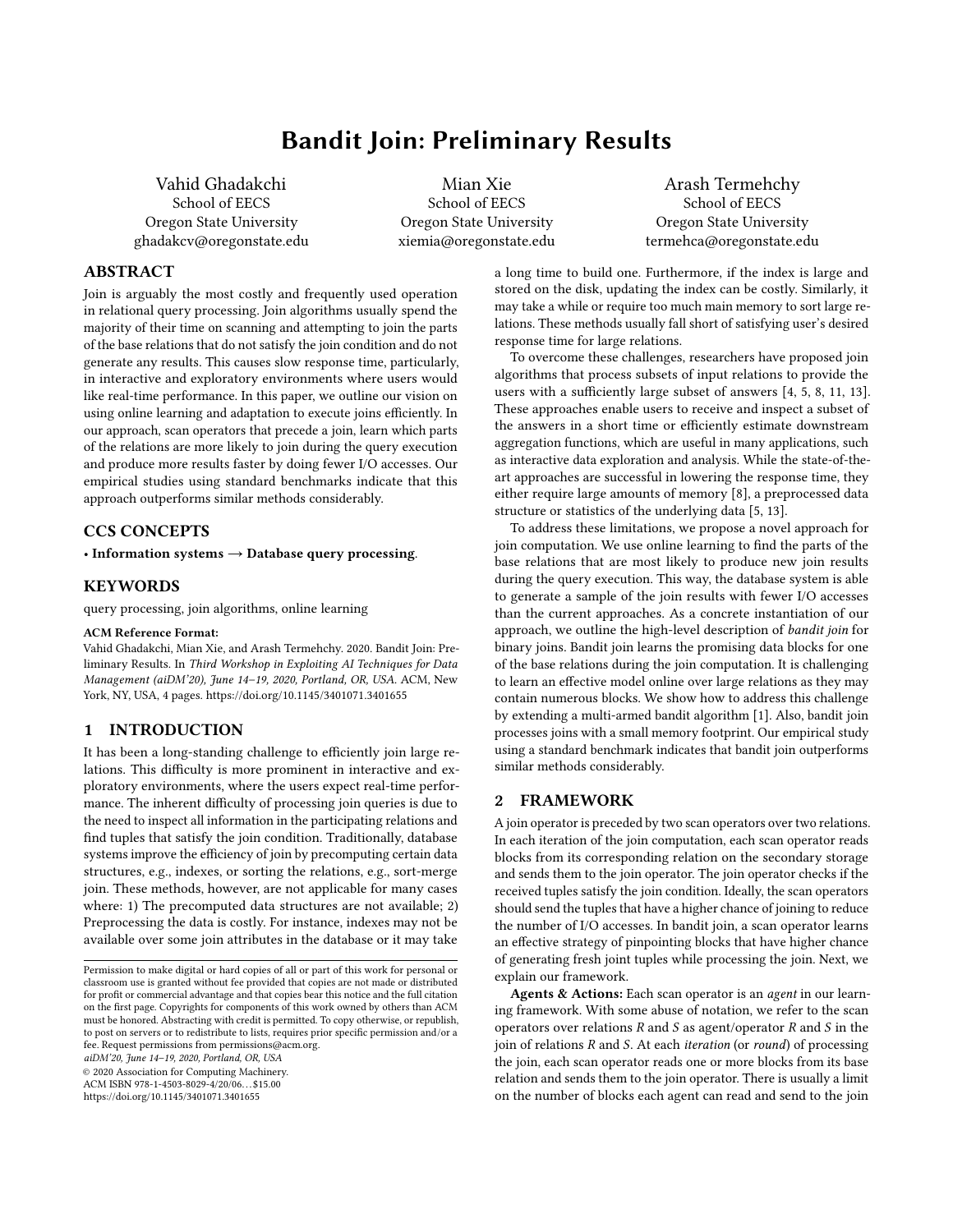operator from its relation due to the limited amount of available main memory to the join operator. To simplify our explanation, in this paper, we assume that at each round, each agent reads only one block. Thus, we define the set of actions available to each agent in each round as the set of blocks that it can read from its base relation. In the setting considered in this paper and in the absence of auxiliary data structures, such as indexes, an agent can access every block of its relation using sequential scanning. We note that more actions can be defined in other settings (e.g., if there are indexes on relation), which we leave for the future work. As we assume that the relations are stored on the secondary storage, each agent has to perform some I/O access(es) to read a block from the secondary storage. Since the dominating cost of performing joins is the time to perform I/O access, agents should ideally process the join and deliver the desired results using the smallest possible number of I/O accesses. We will discuss how this overhead may impact the strategies of each agent in the succeeding paragraph. Thus, one may view the join processing is as a collaborative effort, i.e., game, of two aforementioned agents with the goal of generating desired results using the least number of I/O accesses.

Reward & History: The reward of an action in each round of the join execution is the number of new joint tuples produced at that round. The join operator sends this reward to each agent, i.e., scan operator, at the end of each round. The goal of both agents is to maximize the long-term reward of the game. The exact formula for the long-term reward depends on the underlying application. We consider the reward up to round  $t$  to be the total number of distinct joint tuples produced up to that round. Other reward functions, such as discounted geometric sum, are possible. The history of the game at round  $t$  for agent with relation  $R, H^R(t)$ , is the sequence of pairs  $(a_i, r_i)$ ,  $0 \le i \le t-1$ , where  $a_i$  and  $r_i$  are the action performed<br>by the agent  $R$  and its reward at round i of the game, respectively. by the agent  $R$  and its reward at round  $i$  of the game, respectively.

Join Strategies: Based on the performance of sent blocks in the previous rounds of the game, an agent may decide to send a certain block in the current round. More precisely, the strategy of agent R at round  $t$  is a mapping from  $H^R(t)$  to the set of its available actions. Ideally, an agent should adopt a strategy that maximizes its reward, i.e., send a block that leads to the most number of fresh joint tuples.

Fixed Strategies & Adaptive Strategies: An agent may follow a fixed strategy to perform the join. For example, modeling the (block-based) nested loop join algorithm using our framework, the scan operator for the inner relation follows a fixed strategy of sending the next block (or tuple) in each round of the algorithm except for the round where it exhausts all the tuples in the relation. In this case, it sends the block at the beginning of its relation. Similarly, the scan operator for the outer relation sends a fixed block during a single scan of the inner relation and then moves to the next available block on its relation as soon as the scan of the inner relation is done. Nevertheless, if the underlying relations contain sufficiently many blocks, i.e., the join has sufficiently large number of rounds, an agent may achieve a higher long-term reward by adapting and modifying its strategy during the join. For instance, this agent can leverage its experience from the previous rounds of the join to modify its strategy and get a potentially greater reward in the next round(s). Using the history of the join, an agent may learn that block  $b_1$  joins with significantly more tuples in the other

relation than block  $b_2$ . Thus, if it sends tuples from  $b_1$  to the join operator more often than  $b_2$ , it may generate k answers by reading fewer blocks of the other relation which would reduce the I/O cost of scanning the other relation's blocks.

Exploration vs Exploitation: Since the success rate of tuples are not known at the start of the join, the agent has to learn them while performing the join. Such a learning method may first explore various actions or sequences of actions and then exploit this knowledge to choose promising actions in the later rounds of the join. The key element in this approach is to balance exploration and exploitation [\[1\]](#page-3-6). If an agent mostly explores possible sequence of actions, to gain more knowledge, it may end up scanning many blocks of the relation before generating any join results. On the other hand, if the agent mostly exploits the knowledge gained from the previous rounds of the join and performs a limited amount of exploration, it may not find the optimal strategy which in turn leads to a less efficient join.

# 3 LEARNING AND EXECUTING AN EFFECTIVE JOIN STRATEGY

Learning an effective join strategy has three challenges: 1) Prior to executing the join, the agent does not know which blocks or tuples would result in the highest rewards, therefore, learning should take place while processing the join. Clearly, the learning algorithm should find a reasonably accurate strategy within relatively small number of rounds. Otherwise, the learning may take as much time as join algorithms that examine every possible pair of blocks or tuples, e.g., nested loop join. 2) Users would often like to receive partial results in a short time. Since the learning phase may take a while, it may take a considerable amount of time for the operators to generate some results. Thus, the operators should combine learning a good strategy and producing output tuples in order to satisfy users' need. 3) Once all join results of an optimal block(s) or (group of) tuple(s) are generated, this block or tuple will deliver zero rewards. Thus, the agent should detect an exhausted optimal block, and proceed to find the next best block.

We propose bandit join, an online learning and joining algorithm that overcomes the mentioned challenges. Bandit join consists of super-rounds. At each super-round, agent R explores a limited number of blocks from the outer relation to learn the block with the maximum reward  $r_{max} \in R$ . Then, R reuses  $r_{max}$  until all possible results of  $r_{max}$  are generated and the inner relation S is exhausted. Next,  $R$  removes  $r_{max}$  from its set of available blocks. At this point, the algorithm has completed one super-round. The algorithm starts a new super-round to learn and use the next best block in R with the largest reward. This process continues until the required number of join results is generated. In our algorithm, agent S follows a fixed strategy of sequentially scanning blocks from its base relation S and sending them to the join operator. We plan to extend our algorithm to enable relation S to also adapt and find its best performing blocks.

In our framework, considering that the relations are not sorted by their join attribute, we assume reading the next block sequentially is equivalent to randomly sampling the joint attribute. This assumption has been used frequently in join computation with success, e.g., [\[8\]](#page-3-3). Therefore, one may also view the strategy of agent S as picking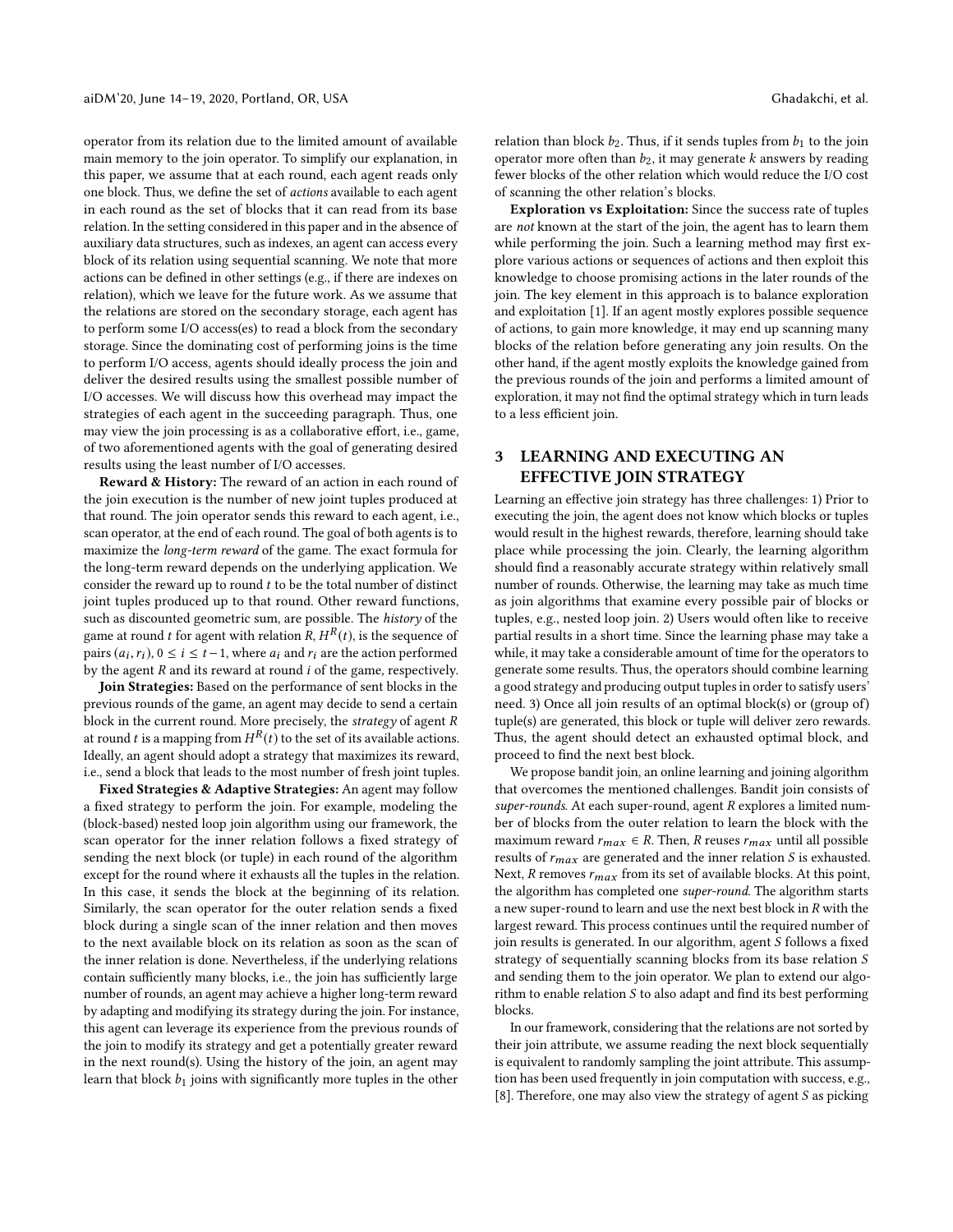<span id="page-2-2"></span>

(a) Response time of Q14 (z = 0) (b) Response time of Q14 (z = 1) (c) Response time of Q12 (z = 0) (d) Response time of Q12  $z$  = 1 Figure 1: Response time of bandit join compared to block nested loop join for different values of k

random blocks from relation S. That is, the reward distribution for the blocks of  $R$  is fixed. Thus, agent  $R$  may use multi-armed bandit (MAB) algorithms to learn the best performing blocks online [\[3\]](#page-3-7). Nevertheless, MAB algorithm usually need to try each action multiple times in (semi-)random orders to find the most effective one. This will be very time-consuming in our setting as R may have numerous blocks to explore where accessing each of them require spending many I/O accesses without having any index. Thus, to find  $r_{max}$  at each super-round, bandit join models relation scanning as an infinitely many-armed bandit problem [\[1,](#page-3-6) [2,](#page-3-8) [17\]](#page-3-9). These problems assume the set of available arms/actions is too large to be fully explored. Thus, they aim at effectively estimating the most rewarding action(s) using a sufficiently small sample of the set of actions. Each action has a reward with an unknown probabilistic distribution that can be sampled during the exploration phase.

There are different algorithms to solve infinitely many-armed bandit problems. Bandit join uses m-run algorithm [\[1\]](#page-3-6) to find the  $r_{max}$  at each super-round with  $m = |S|$ . Operator R first starts by sequentially scanning its relation and maintains a mapping from the scanned blocks' addresses to their total observed rewards in the main memory. As long as the current block  $r \in R$  produces a join result,  $R$  keeps reusing this block. As soon as  $r$  fails to produce a result, R reads the next block in the subsequent round. If there is a block that has  $m$  consecutive successes, operator  $R$  stops its scan and declares that block as the estimated  $r_{max}$ . Otherwise, it stops scanning after reading  $m$  distinct blocks. In this case,  $R$ picks the block with maximum reward from the set of seen blocks whose positions and rewards are maintained in the memory. At this point, the learning phase of one super-round is finished and R reuses  $r_{max}$  to generate all of its joining tuples. For the next superround, instead of re-running the strategies, the operators leverage the information gained from the previous super-round(s) to learn the next most rewarding block with a relatively small number of I/O accesses. A high level pseudo code of the bandit join is presented in Algorithm [1.](#page-2-0)

It is proved that the  $m$ -run algorithm achieves a success proportion to the asymptotically optimal one, by setting  $m$  equal to the square root of the total number of trials [\[1\]](#page-3-6), which in our setting is the number of blocks in relation S. For R to deliver a reward close to asymptotically optimal one, the reward distribution of its underlying relation, i.e., R, should not be too skewed, e.g., one block of  $R$  joins with every tuple in  $S$  and the rest do *not* join with any [\[1\]](#page-3-6). Our empirical studies using standard benchmarks indicate that this method learns reasonably effective blocks even when the reward distributions of  $R$  is relatively skewed. For formal results on

optimality and assumptions of the  $m$ -run algorithm, we refer the reader to [\[1\]](#page-3-6).

| <b>Algorithm 1:</b> Bandit_Join(R, S, join_condition, k)            |
|---------------------------------------------------------------------|
| reward $\leftarrow$ create an empty dictionary                      |
| while Size(result) < k and $\text{HasNext}(R)$ do                   |
| while Size(reward) $\leq m$ do<br>r ← NextBlock( <i>R</i> )         |
| if <i>not</i> HasNext( $S$ ) then<br>Reset(S)                       |
| $s \leftarrow$ NextBlock(S)<br>while $Join(r, s) \neq \emptyset$ do |
| Append(result, Join(r, s))                                          |
| <b>if</b> Size(result) $\geq k$ then<br>return                      |
| Increment(reward[r])                                                |
| $s \leftarrow$ NextBlock(S)                                         |
| r ← ArgMax(reward)                                                  |
| RemoveFromDictionary(reward, r)                                     |
| // join tuple r with the rest of relation S                         |
| Append(result, $Join(r, S)$ )                                       |

# <span id="page-2-0"></span>4 EXPERIMENTS

We evaluate our method against block nested loop join (BNLJ) [\[7\]](#page-3-10).

**Dataset and Queries:** We use TPC-H  $^1$  $^1$  to generate the queries and databases for our experiments. We experiment with 3 different database scales  $s \in \{1, 2, 3\}$  with 1.5, 3, and 4.5 million tuples respectively. We use TPC-H queries,  $Q_{12}$  and  $Q_{14}$ . Note that, we only process and evaluate the join part of these queries to avoid the overhead introduced by the other operators.

 $Q_{12}$ : SELECT \* FROM order JOIN lineitem ON o\_key = l\_orderkey  $Q_{14}$ : SELECT \* FROM part JOIN lineitem ON p\_key = l\_partkey

We run each query 10 times and report the average time to obtain k join results. The reported time includes learning and execution times.

Experiment Setup and Implementation: We implement bandit join inside PostgreSQL 11.5 database management system, on a Linux server with Intel(R) Xeon(R) 2.30GHz cores and 500GB of memory. The size of available cache and memory of the PostgreSQL server is set to the minimum possible value of 128KB. This will allow the database to only cache a few blocks of the relations and will mitigate the impact of caching on the reported results. Multi-threading is turned off and its impact on bandit join will

<span id="page-2-1"></span><sup>1</sup> available at:<http://www.tpc.org/tpch/>